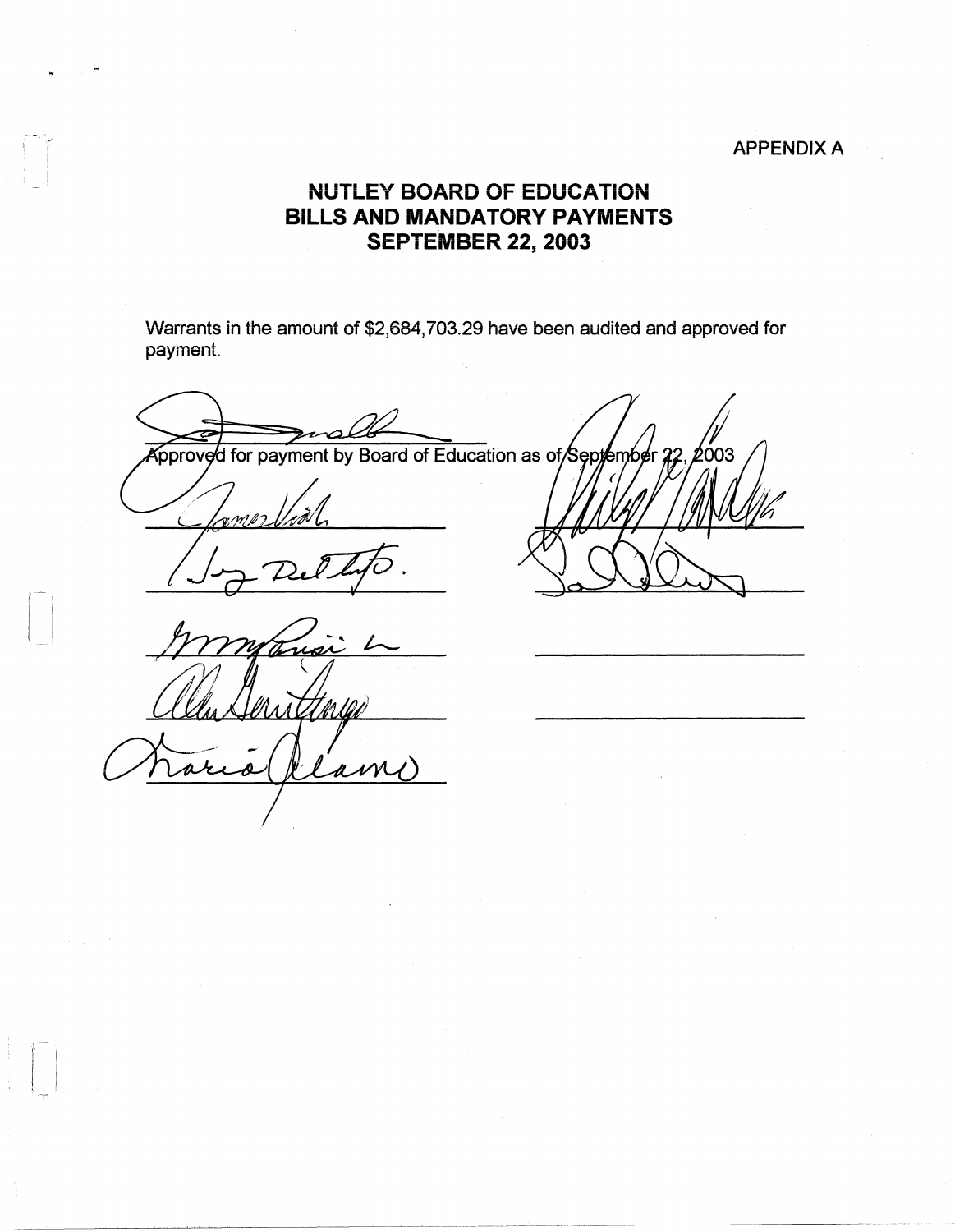| Check journal         |                   |                   |              | <b>Nutley Board of Education</b>              | Page 1 of 9         |
|-----------------------|-------------------|-------------------|--------------|-----------------------------------------------|---------------------|
| Rec and Unrec checks  |                   |                   |              | <b>Hand and Machine checks</b>                | 09/18/03            |
| Starting date 8/26/03 |                   |                   |              | Ending date 9/22/03                           |                     |
| Cknum                 | Date              | Rec date          | <b>Vcode</b> | Vendor name                                   | <b>Check amount</b> |
| 060402 H              | 08/28/03          | 08/31/03          | <b>PAY</b>   | <b>B.O.E. SALARY ACCOUNT</b>                  | \$70,302.79         |
| 060403 H              |                   | 08/29/03 08/31/03 | <b>PAY</b>   | <b>B.O.E. SALARY ACCOUNT</b>                  | \$232,799.53        |
| 060404 H              | 08/26/03 08/31/03 |                   |              | BOES BOARD OF EDUCATION SALARY ACCOUNT        | \$14,252.73         |
| 060405 H              | C8/26/03          |                   |              | <b>HBCE HORIZON BLUE CROSS</b>                | \$26,752.60         |
| 060406 H              |                   | 08/26/03 08/31/03 |              | BOES BOARD OF EDUCATION SALARY ACCOUNT        | \$8,554.93          |
| 060407 H              | 08/26/03          |                   |              | <b>HBCE HORIZON BLUE CROSS</b>                | \$686.04            |
| 060408 H              | 08/28/03          |                   | <b>BSI2</b>  | <b>BENECARD SERVICES, INC.</b>                | \$13,345.20         |
| 060409 H              | 08/28/03          |                   | <b>BSI2</b>  | <b>BENECARD SERVICES, INC.</b>                | \$118.80            |
| 060410 H              | 08/28/03          |                   |              | LERE LEARNING TECHNOLOGIES, INC.              | \$2,500.00          |
| 060411 H              | 08/29/03          |                   | <b>IHS</b>   | <b>INTERNATIONAL HEALTHCARE SERVICES</b>      | \$212.57            |
| 060412 H              | 09/02/03          |                   | AF3          | <b>FRANNICOLA; ANGELO</b>                     | \$500.00            |
| 060413 H              | 09/02/03          |                   |              | SGPC SPRING GARDEN PETTY CASH/R.CLERICO       | \$300.00            |
| 060414 H              | 09/02/03          |                   |              | <b>MAFR FRANKS; MARIANNE</b>                  | \$75.00             |
| 060415 H              | 09/02/03          |                   |              | <b>SCPA SCARPA; LINDA</b>                     | \$75.00             |
| 060416 H              | 09/02/03          |                   | YS1          | YANTACAW PETTY CASH/M. DOWSE, TRUSTEE         | \$300.00            |
| 060417 H              | 09/02/03          |                   | <b>RSP</b>   | RADCLIFFE PETTY CASH/M.FRANCIOSO,TRUST        | \$300.00            |
| 060418 H              | 09/02/03          |                   |              | WSPC WASHINGTON PETTY CASH/D.JONES, TRUSTEE   | \$300.00            |
| 060419 H              | 09/02/03          |                   | <b>LIPC</b>  | LINCOLN PETTY CASH/C. HEALY, TRUSTEE          | \$300.00            |
| 060420                | 09/05/03          |                   | <b>MCD</b>   | <b>MINOLTA CORPORATION</b>                    | \$193.52            |
| 060421                | 09/05/03          |                   | <b>MCD</b>   | <b>MINOLTA CORPORATION</b>                    | \$193.52            |
| 060422                | 09/05/03          |                   | <b>NHS</b>   | <b>NUTLEY HIGH SCHOOL</b>                     | \$35,000.00         |
| 060423 H              | 09/09/03          |                   |              | SNJH STATE OF NJ HEALTH BENEFITS FUND         | \$335,490.61        |
| 060424 H              | 09/15/03          |                   | <b>PAY</b>   | <b>B.O.E. SALARY ACCOUNT</b>                  | \$1,258,769.64      |
| 060425 H              | 09/10/03          |                   |              | BOES BOARD OF EDUCATION SALARY ACCOUNT        | \$19,238.89         |
| 060426 H              | 09/10/03          |                   |              | BOES BOARD OF EDUCATION SALARY ACCOUNT        | \$76,279.52         |
| 060427                | 09/11/03          |                   |              | <b>NJSB NJSBA</b>                             | \$75.00             |
| 060428                | 09/11/03          |                   |              | <b>NHS1 NUTLEY HIGH SCHOOL</b>                | \$5,500.00          |
| 060429                | 09/11/03          |                   | <b>PDI</b>   | PANÁSONIC DOCUMENT IMAGING                    | \$69.41             |
| 060430                | 09/22/03          |                   | CB4          | <b>COLLEGE BOARD</b>                          | \$12.00             |
| 060431                | 09/22/03          |                   |              | <b>ECES ESSEX COUNTY EDUCATIONAL SERVICES</b> | \$10,076.98         |
| 060432                | 09/22/03          |                   |              | EVHS ESSEX VALLEY HIGH SCHOOL                 | \$579.00            |
| 060433                | 09/22/03          |                   |              | PCSL PANASONIC COMMUNICATIONS & SYS LEASE A   | \$795.53            |
| 060434                | 09/22/03          |                   | TL1          | <b>THOMSON LEARNING</b>                       | \$92.80             |
| 060435                | 09/22/03          |                   |              | <b>XER2 XEROX CORPORATION</b>                 | \$116.32            |
| 060436                | 09/22/03          |                   |              | ABRA ABRAMS & CO. PUBLISHING INC.             | \$250.70            |
| 60437                 | 09/22/03          |                   | <b>ACE</b>   | ACE LOCK & SUPPLY CO.                         | \$1,142.81          |
| 60438                 | 09/22/03          |                   | <b>ADV</b>   | <b>ADVANTA</b>                                | \$2,588.07          |
| 060439                | 09/22/03          |                   | <b>AGL</b>   | AGL WELDING SUPPLY CO. INC.                   | \$23.00             |
| 060440                | 09/22/03          |                   |              | AIRB AIRBORNE EXPRESS                         | \$90.54             |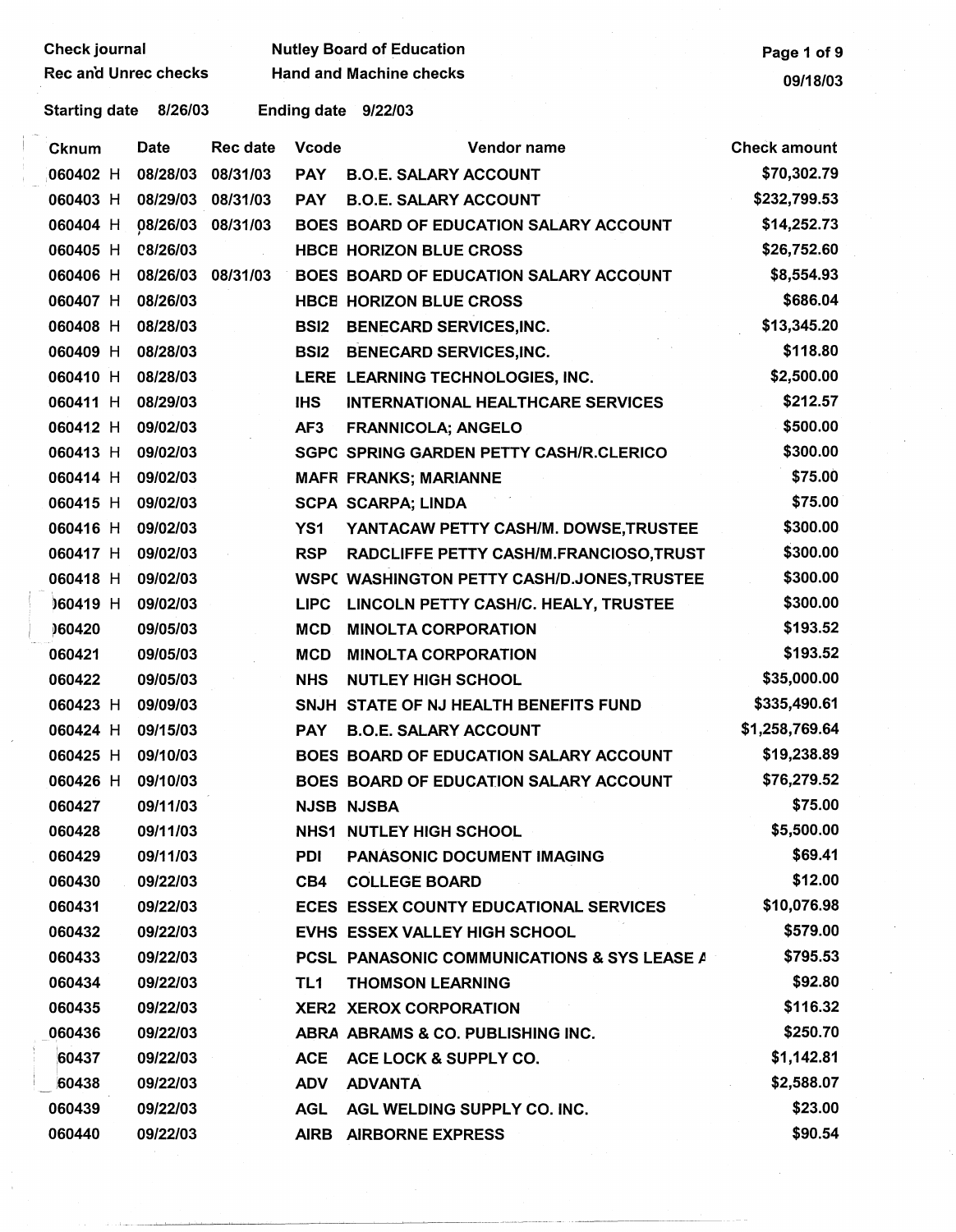| Check journal               |          |          |                 | <b>Nutley Board of Education</b>             | Page 2 of 9         |   |
|-----------------------------|----------|----------|-----------------|----------------------------------------------|---------------------|---|
| <b>Rec and Unrec checks</b> |          |          |                 | <b>Hand and Machine checks</b>               | 09/18/03            | ¢ |
| <b>Starting date</b>        | 8/26/03  |          |                 | Ending date 9/22/03                          |                     |   |
| <b>Cknum</b>                | Date     | Rec date | <b>Vcode</b>    | Vendor name                                  | <b>Check amount</b> |   |
| 060441                      | 09/22/03 |          |                 | RAA ALL AMERICAN SPORTS CORP.                | \$526.25            |   |
| 060442                      | 09/22/03 |          |                 | ALEN ALLIED ENVELOPE COMPANY, INC.           | \$4,301.52          |   |
| 060443                      | 09/22/03 |          | <b>AFC</b>      | <b>ALLIED FILTER COMPANY</b>                 | \$366.00            |   |
| 060444                      | 09/22/03 |          |                 | ALBC ALTA BOOK CENTER                        | \$58.75             |   |
| 060445                      | 09/22/03 |          |                 | AMSC ALVAH M SQUIBB CO., INC.                | \$180.03            |   |
| 060446                      | 09/22/03 |          | <b>ALA</b>      | AMERICAN LIBRARY ASSN.                       | \$242.00            |   |
| 060447                      | 09/22/03 |          | <b>ASPI</b>     | AMSCO SCHOOL PUBLICATIONS, INC.              | \$282.07            |   |
| 060448                      | 09/22/03 |          | AM9             | <b>AMTNJ</b>                                 | \$160.00            |   |
| 060449                      | 09/22/03 |          | <b>ANA</b>      | <b>ANACONDA SPORTS</b>                       | \$1,285.72          |   |
| 060450                      | 09/22/03 |          | AC <sub>3</sub> | APPLE COMPUTER, INC.                         | \$1,488.00          |   |
| 060451                      | 09/22/03 |          |                 | <b>ARCH ARCH WIRELESS</b>                    | \$272.28            |   |
| 060452                      | 09/22/03 |          |                 | AENJ ART EDUCATORS OF NEW JERSEY             | \$125.00            |   |
| 060453                      | 09/22/03 |          |                 | <b>ASCD ASCD</b>                             | \$148.00            |   |
| 060454                      | 09/22/03 |          | <b>AFS</b>      | <b>ASTONE FLEET SERVICE</b>                  | \$6,375.49          |   |
| 060455                      | 09/22/03 |          | <b>ATT</b>      | <b>AT &amp; T</b>                            | \$298.18            |   |
| 060456                      | 09/22/03 |          |                 | AC10 ATTAINMENT CO.                          | \$103.95            |   |
| 060457                      | 09/22/03 |          | <b>BT</b>       | <b>BAKER &amp; TAYLOR</b>                    | \$200.35            |   |
| 060458                      | 09/22/03 |          | <b>BALI</b>     | <b>BALITSOS; MARY</b>                        | \$106.43            |   |
| 060459                      | 09/22/03 |          | KB4             | <b>BANIA; KENT</b>                           | \$450.00            |   |
| 060460                      | 09/22/03 |          | BS4             | <b>BANYAN SCHOOL</b>                         | \$6,037.66          |   |
| 060461                      | 09/22/03 |          | <b>BT2</b>      | <b>BARONE'S TOWING</b>                       | \$75.00             |   |
| 060462                      | 09/22/03 |          |                 | <b>BARR BARRON'S EDUCATIONAL SERIES INC</b>  | \$144.34            |   |
| 060463                      | 09/22/03 |          |                 | BSCC BELLEVILLE SUPPLY CO., INC.             | \$171.23            |   |
| 060464                      | 09/22/03 |          | <b>BPS</b>      | BELLRIDGE PLUMBING SUPPLY CORPORATION        | \$142.68            |   |
| 060465                      | 09/22/03 |          |                 | <b>BSS4 BELL'S SECURITY SALES</b>            | \$28.20             |   |
| 060466                      | 09/22/03 |          |                 | <b>BCSS BERGEN COUNTY SPECIAL SERVICES</b>   | \$21,093.68         |   |
| 060467                      | 09/22/03 |          | <b>BVT</b>      | <b>BERNELL - DIVISION OF VISION TRAINING</b> | \$15.20             |   |
| 060468                      | 09/22/03 |          |                 | BLFM BLOOMFIELD ELECTRICAL CO.               | \$76.50             |   |
| 060469                      | 09/22/03 |          | BMI             | <b>BMI EDUCATIONAL SERVICES</b>              | \$447.03            |   |
| 060470                      | 09/22/03 |          |                 | <b>BRAD BRADLEY TIRE SERVICE</b>             | \$539.36            |   |
| 060471                      | 09/22/03 |          |                 | <b>BREA BREAKERS &amp; CONTROLS INC</b>      | \$1,062.00          |   |
| 060472                      | 09/22/03 |          | <b>BDI</b>      | <b>BRODART CO.</b>                           | \$65.00             |   |
| 060473                      | 09/22/03 |          | BPI3            | <b>BROWNSTONE PUBLISHERS, INC</b>            | \$197.00            |   |
| 060474                      | 09/22/03 |          | CWS             | <b>C WALTER SEARLE</b>                       | \$702.00            |   |
| 060475                      | 09/22/03 |          |                 | <b>CABL CABLEVISION LIGHTPATH INC</b>        | \$6,160.00          |   |
| 060476                      | 09/22/03 |          |                 | CCPT CALDWELL COMMUNITY PHYSICAL THERAPY     | \$480.00            |   |
| 060477                      | 09/22/03 |          | CM <sub>8</sub> | <b>CANDLE METRO</b>                          | \$648.00            |   |
| 060478                      | 09/22/03 |          |                 | <b>CAN1 CANON BUSINESS SOLUTIONS</b>         | \$239.40            |   |
| 060479                      | 09/22/03 |          | SC4             | <b>CAPALBO; SUSAN</b>                        | \$275.00            |   |
|                             |          |          |                 |                                              |                     |   |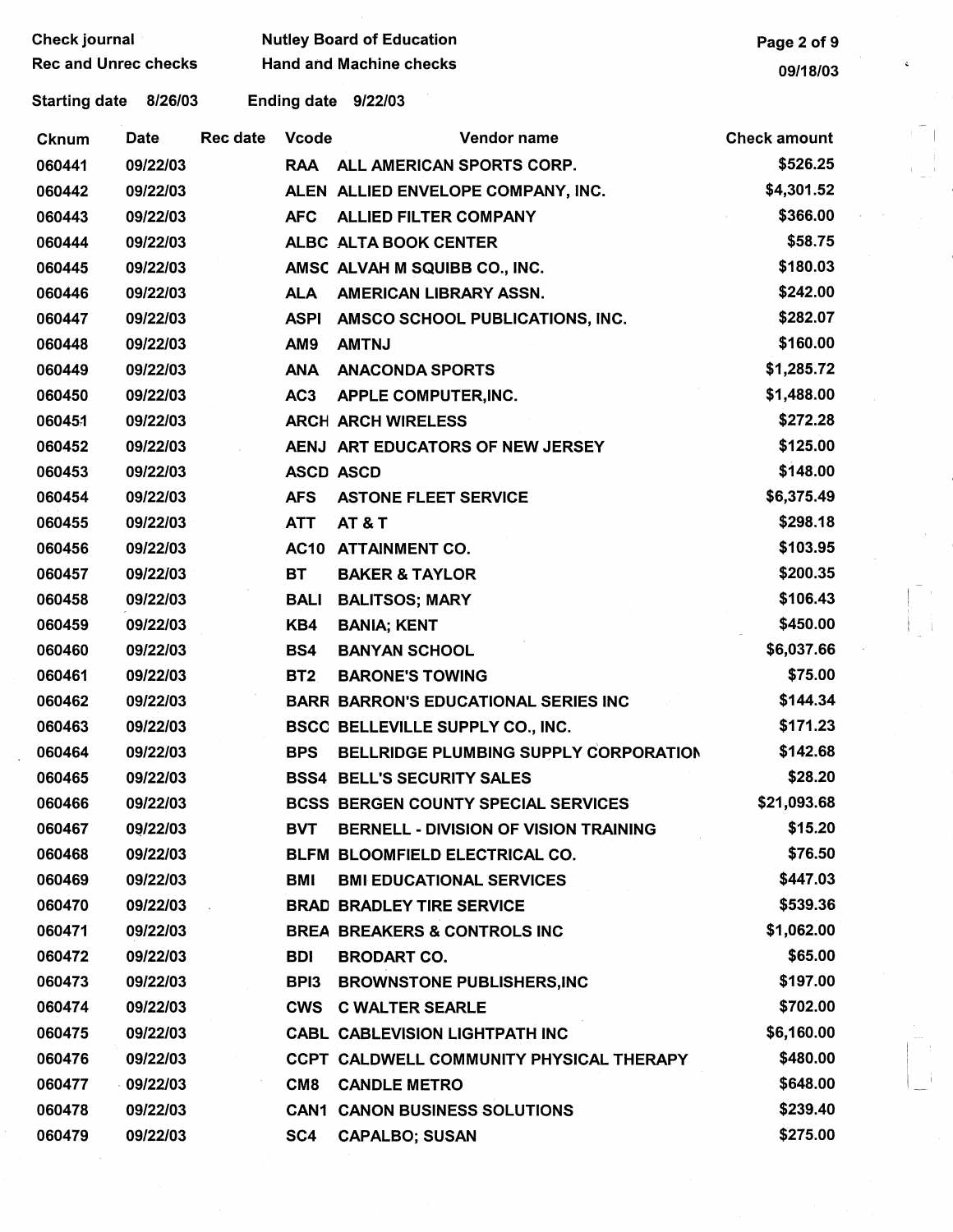Check journal Mutley Board of Education<br>Rec and Unrec checks Hand and Machine checks **Page 3 of 9** 

Rec and Machine checks and Machine checks and University of the University of the University of the University of the University of the University of the University of the University of the University of the University of

Starting date 8/26/03 Ending date 9/22/03

| <b>Cknum</b> | <b>Date</b> | Rec date | <b>Vcode</b>    | Vendor name                                       | <b>Check amount</b> |
|--------------|-------------|----------|-----------------|---------------------------------------------------|---------------------|
| 060480       | 09/22/03    |          | <b>CEX</b>      | <b>CARLEX</b>                                     | \$53.80             |
| 060481       | 09/22/03    |          |                 | <b>CDW2 CDW GOVERNMENT INC.</b>                   | \$169.65            |
| 060482       | 09/22/03    |          | <b>CPC</b>      | <b>CENTRAL-LEWMAR PAPER</b>                       | \$3,260.49          |
| 060483       | C9/22/03    |          | CP <sub>1</sub> | CEREBRAL PALSY ASSOC MIDDLESEX COUNTY             | \$7,911.00          |
| 060484       | 09/22/03    |          | <b>CPNJ</b>     | <b>CEREBRAL PALSY OF NORTH JERSEY</b>             | \$8,403.32          |
| 060485       | 09/22/03    |          | <b>CE</b>       | <b>CHANEY ELECTRONICS INC.</b>                    | \$74.85             |
| 060486       | 09/22/03    |          | <b>CHE</b>      | <b>CHERENSON GROUP</b>                            | \$33.49             |
| 060487       | 09/22/03    |          |                 | <b>CDC2 CHILD DEVELOPMENT CENTER</b>              | \$7,619.22          |
| 060488       | 09/22/03    |          | <b>CC15</b>     | <b>CHILDREN'S CENTER</b>                          | \$3,601.45          |
| 060489       | 09/22/03    |          | C <sub>12</sub> | <b>CHILDRENS INSTITUTE</b>                        | \$14,472.00         |
| 060490       | 09/22/03    |          | <b>CC13</b>     | <b>CHILDSWORK/CHILDSPLAY</b>                      | \$210.56            |
| 060491       | 09/22/03    |          | CB <sub>2</sub> | <b>CICCOLINI BROTHERS</b>                         | \$329.85            |
| 060492       | 09/22/03    |          | <b>CML</b>      | <b>CLARUS MUSIC LTD.</b>                          | \$265.34            |
| 060493       | 09/22/03    |          | <b>CWC</b>      | <b>CLELL WADE COACHES DIRECTORY</b>               | \$13.95             |
| 060494       | 09/22/03    |          | CEP1            | <b>COIN EDUCATIONAL PRODUCTS</b>                  | \$128.52            |
| 060495       | 09/22/03    |          | <b>COL</b>      | <b>COLANERI BROS.</b>                             | \$960.85            |
| 060496       | 09/22/03    |          | CB <sub>8</sub> | <b>COLLEGE BOARD/FORUM 2003</b>                   | \$500.00            |
| )60497       | 09/22/03    |          | CD              | <b>COLLEGIATE DIRECTORIES</b>                     | \$407.40            |
| 160498       | 09/22/03    |          | FC <sub>2</sub> | <b>COMUNE; FRANK</b>                              | \$85.57             |
| 060499       | 09/22/03    |          | <b>PAC</b>      | <b>CONRY; PAMELA</b>                              | \$450.00            |
| 060500       | 09/22/03    |          |                 | <b>CONS CONSIDINE; MARIA</b>                      | \$450.00            |
| 060501       | 09/22/03    |          | CPI1            | <b>CONTINENTAL PRESS INC</b>                      | \$448.03            |
| 060502       | 09/22/03    |          |                 | <b>CULT CULTURE FOR KIDS</b>                      | \$210.75            |
| 060503       | 09/22/03    |          |                 | MICU CUNDARI; MICHAEL                             | \$900.00            |
| 060504       | 09/22/03    |          |                 | <b>DCM DCM ARCHITECTURE INC.</b>                  | \$26,714.00         |
| 060505       | 09/22/03    |          | <b>DEF</b>      | DE FRANK PAVING INC.                              | \$14,500.00         |
| 060506       | 09/22/03    |          | <b>DEL</b>      | DELL MARKETING, L.P.                              | \$13,323.00         |
| 060507       | 09/22/03    |          | <b>EEN</b>      | <b>EASY ENGLISH NEWS</b>                          | \$192.00            |
| 060508       | 09/22/03    |          |                 | <b>ECLC ECLC OF NEW JERSEY</b>                    | \$23,534.40         |
| 060509       | 09/22/03    |          |                 | <b>EDNE EDUCATION NETWORK</b>                     | \$1,394.50          |
| 060510       | 09/22/03    |          | ED              | <b>EDUCATIONAL DESIGN INC</b>                     | \$222.75            |
| 060511       | 09/22/03    |          | <b>ERC</b>      | <b>EDUCATIONAL RECORD CENTER</b>                  | \$123.93            |
| 060512       | 09/22/03    |          | <b>EPS</b>      | <b>EDUCATORS PUPLISHING SERVICES, INC.</b>        | \$944.31            |
| 060513       | 09/22/03    |          | <b>EPC</b>      | <b>ELAN PUBLISHING COMPANY</b>                    | \$106.53            |
| 060514       | 09/22/03    |          | EA              | <b>ENERGY FOR AMERICA</b>                         | \$3,986.00          |
| 60515        | 09/22/03    |          | <b>EAIE</b>     | <b>ERIC ARMIN INC.</b>                            | \$1,413.73          |
| 160516       | 09/22/03    |          |                 | <b>ECSB ESSEX COUNTY SCHOOL BOARDS ASSOCIATIC</b> | \$60.00             |
| 060517       | 09/22/03    |          | EB1             | <b>EVERBIND BOOKS</b>                             | \$494.83            |
| 060518       | 09/22/03    |          |                 | EZP2 E-Z PASS                                     | \$92.00             |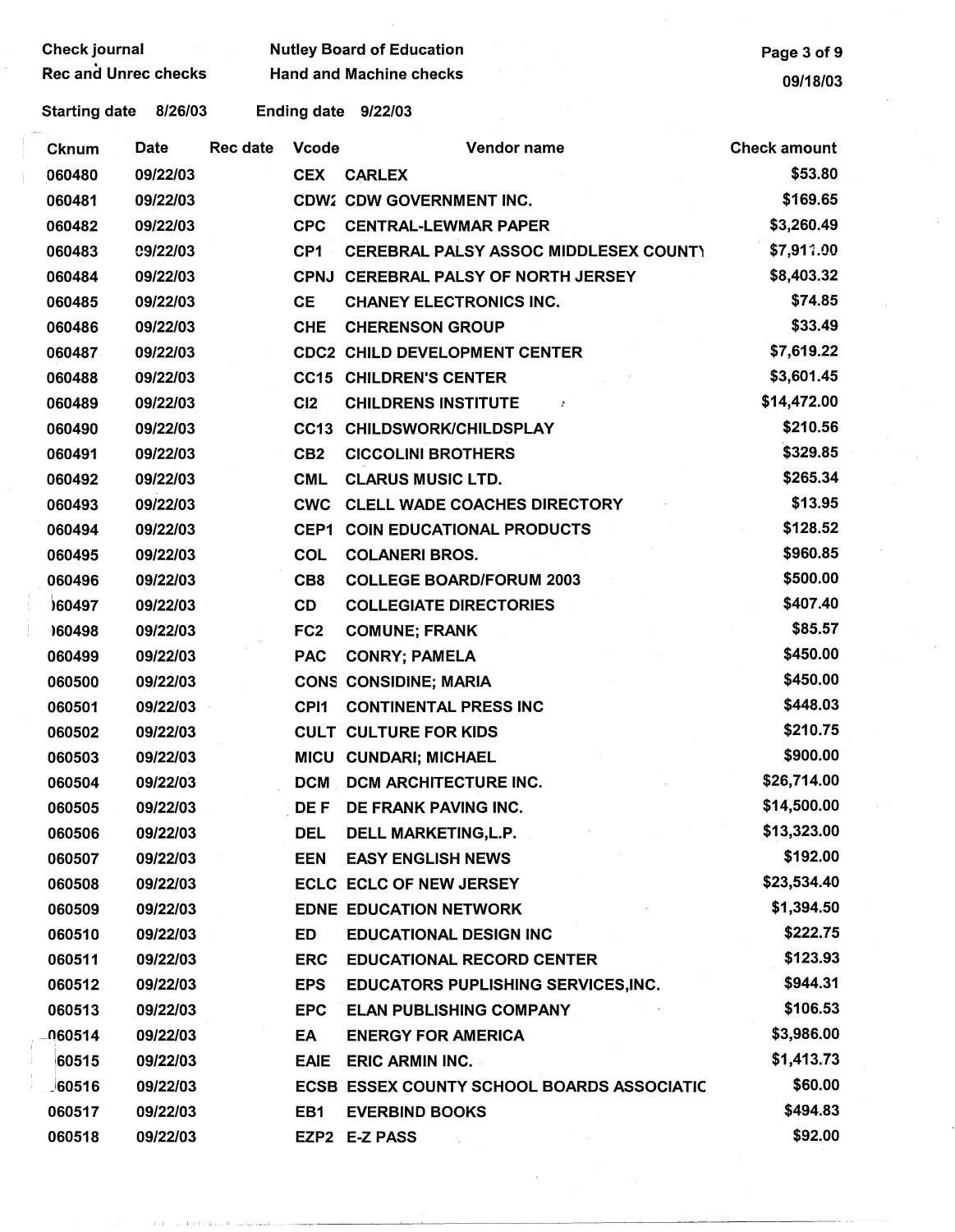| <b>Rec and Unrec checks</b><br>e i g<br><b>Hand and Machine checks</b><br>09/18/03<br><b>Starting date</b><br>8/26/03<br>Ending date 9/22/03<br><b>Rec date</b><br>Vcode<br>Date<br>Vendor name<br><b>Check amount</b><br><b>Cknum</b><br>060519<br>\$275.00<br>09/22/03<br><b>FARA FARAGASSO; ROSE</b><br>09/22/03<br>DF <sub>1</sub><br>\$275.00<br>060520<br><b>FARRO; DORA</b><br><b>FS</b><br>\$5,439.88<br>060521<br>09/22/03<br><b>FELICIAN SCHOOL</b><br>\$275.00<br>060522<br>09/22/03<br><b>IDFE</b><br><b>FERRARO; IDA</b><br>\$180.32<br><b>FLA</b><br>060523<br>09/22/03<br><b>FLAGHOUSE INC</b><br>\$402.00<br>060524<br>09/22/03<br>FLE1<br>FLEETWASH, INC.<br>\$1,051.25<br>060525<br>09/22/03<br><b>FOG</b><br><b>FOGARTY &amp; HARA, ESQS.</b><br>\$275.00<br>060526<br>09/22/03<br>CF <sub>1</sub><br><b>FOLLET; CAROL</b><br>\$2,700.89<br>060527<br>09/22/03<br><b>FLB</b><br><b>FOLLETT LIBRARY BOOK COMPANY</b><br>060528<br>09/22/03<br>\$3,355.75<br><b>FCC</b><br><b>FRANKLIN CENTRAL COMMUNICATIONS</b><br>060529<br>09/22/03<br><b>FFI</b><br>\$19,478.44<br><b>FRANKLIN FLOORS INC</b><br>\$275.00<br>060530<br>09/22/03<br><b>MAFR FRANKS; MARIANNE</b><br>060531<br><b>GPB</b><br>\$1,512.00<br>09/22/03<br><b>GACCIONE, POMACO &amp; BECK</b><br>060532<br>09/22/03<br>\$374.50<br><b>GMC</b><br><b>GAMBLE MUSIC COMPANY</b><br>\$38.07<br>GS1<br>060533<br>09/22/03<br><b>GILL ATHLETICS, INC.</b><br>060534<br>09/22/03<br><b>GSE</b><br>\$2,332.95<br><b>GOPHER SPORTS EQUIPMENT</b><br>060535<br>09/22/03<br>\$2,122.07<br><b>GRAN GRAINGER INC.</b><br>\$3,570.00<br>060536<br>09/22/03<br>GUM GUM-AWAY SYSTEMS, INC.<br>\$3,670.22<br>060537<br>09/22/03<br><b>HBJ</b><br><b>HARCOURT, INC.</b><br>\$209.45<br>060538<br>09/22/03<br>MM7<br><b>HENRY SCHEIN INC.</b><br>060539<br>09/22/03<br>\$248.99<br>hci<br><b>HIGHSMITH</b><br>\$450.00<br>060540<br>09/22/03<br><b>HHT</b><br><b>HILL; HILLARY</b><br>09/22/03<br>\$3,568.20<br>060541<br><b>HS</b><br><b>HOLMSTEAD SCHOOL</b><br>060542<br>09/22/03<br><b>HDC</b><br>\$1,457.02<br><b>HOME DEPOT COMM.ACCT.</b><br>\$2,982.07<br>060543<br>09/22/03<br><b>HMC</b><br><b>HOUGHTON MIFFLIN CO.</b><br>\$335.62<br>060544<br>09/22/03<br><b>PIT</b><br><b>IMAGISTICS INTERNATIONAL INC.</b><br>\$160.00<br>060545<br>09/22/03<br><b>IOE</b><br><b>IMPERIAL OFFICE EQUIPMENT</b><br>\$1,847.55<br>060546<br>09/22/03<br><b>INS</b><br><b>INSTRUCTIVISION</b><br>\$51.13<br>060547<br>09/22/03<br><b>IMS</b><br><b>INTERSTATE MUSIC SUPPLIES</b><br>\$1,429.59<br>060548<br>09/22/03<br><b>JWP</b><br><b>J W PEPPER &amp; SON INC.</b><br>\$385.00<br>060549<br>09/22/03<br>JWMI J.W. MANNY, INC<br>\$136.77<br>060550<br>09/22/03<br><b>JBS</b><br><b>JERSEY BUS SALES</b><br>060551<br>09/22/03<br>\$93.95<br>JIS1<br><b>JIST PUBLISHING</b><br>060552<br>\$1,963.80<br>09/22/03<br><b>JKE</b><br><b>JOSEPH KARG ENTERPRISES</b><br>\$588.00<br>060553<br>09/22/03<br>JP1<br><b>JOSEPH'S PHOTOGRAPHERS</b><br>\$1,650.00<br>060554<br>09/22/03<br><b>JUA1</b><br><b>JUDRICH ASSOCIATES</b><br>\$143.40<br>060555<br>09/22/03<br><b>JLG</b><br><b>JUNIOR LIBRARY GUILD</b><br>\$180.00<br>060556<br>09/22/03<br>KB1<br><b>KILLER BEE</b><br>\$1,350.00<br>060557<br>09/22/03<br><b>ENK</b><br>KOUKOULARIS; ELENI N. | Check journal |  |  | <b>Nutley Board of Education</b> | Page 4 of 9 |  |
|---------------------------------------------------------------------------------------------------------------------------------------------------------------------------------------------------------------------------------------------------------------------------------------------------------------------------------------------------------------------------------------------------------------------------------------------------------------------------------------------------------------------------------------------------------------------------------------------------------------------------------------------------------------------------------------------------------------------------------------------------------------------------------------------------------------------------------------------------------------------------------------------------------------------------------------------------------------------------------------------------------------------------------------------------------------------------------------------------------------------------------------------------------------------------------------------------------------------------------------------------------------------------------------------------------------------------------------------------------------------------------------------------------------------------------------------------------------------------------------------------------------------------------------------------------------------------------------------------------------------------------------------------------------------------------------------------------------------------------------------------------------------------------------------------------------------------------------------------------------------------------------------------------------------------------------------------------------------------------------------------------------------------------------------------------------------------------------------------------------------------------------------------------------------------------------------------------------------------------------------------------------------------------------------------------------------------------------------------------------------------------------------------------------------------------------------------------------------------------------------------------------------------------------------------------------------------------------------------------------------------------------------------------------------------------------------------------------------------------------------------------------------------------------------------------------------------------------------------------------------------------------------------------------------------------------------------------------------------------------------------------------------------------------------------------------------------------------------------------------------------------------------------------------------------------------------------------------------------------------------------------------------------------------------------------------|---------------|--|--|----------------------------------|-------------|--|
|                                                                                                                                                                                                                                                                                                                                                                                                                                                                                                                                                                                                                                                                                                                                                                                                                                                                                                                                                                                                                                                                                                                                                                                                                                                                                                                                                                                                                                                                                                                                                                                                                                                                                                                                                                                                                                                                                                                                                                                                                                                                                                                                                                                                                                                                                                                                                                                                                                                                                                                                                                                                                                                                                                                                                                                                                                                                                                                                                                                                                                                                                                                                                                                                                                                                                                               |               |  |  |                                  |             |  |
|                                                                                                                                                                                                                                                                                                                                                                                                                                                                                                                                                                                                                                                                                                                                                                                                                                                                                                                                                                                                                                                                                                                                                                                                                                                                                                                                                                                                                                                                                                                                                                                                                                                                                                                                                                                                                                                                                                                                                                                                                                                                                                                                                                                                                                                                                                                                                                                                                                                                                                                                                                                                                                                                                                                                                                                                                                                                                                                                                                                                                                                                                                                                                                                                                                                                                                               |               |  |  |                                  |             |  |
|                                                                                                                                                                                                                                                                                                                                                                                                                                                                                                                                                                                                                                                                                                                                                                                                                                                                                                                                                                                                                                                                                                                                                                                                                                                                                                                                                                                                                                                                                                                                                                                                                                                                                                                                                                                                                                                                                                                                                                                                                                                                                                                                                                                                                                                                                                                                                                                                                                                                                                                                                                                                                                                                                                                                                                                                                                                                                                                                                                                                                                                                                                                                                                                                                                                                                                               |               |  |  |                                  |             |  |
|                                                                                                                                                                                                                                                                                                                                                                                                                                                                                                                                                                                                                                                                                                                                                                                                                                                                                                                                                                                                                                                                                                                                                                                                                                                                                                                                                                                                                                                                                                                                                                                                                                                                                                                                                                                                                                                                                                                                                                                                                                                                                                                                                                                                                                                                                                                                                                                                                                                                                                                                                                                                                                                                                                                                                                                                                                                                                                                                                                                                                                                                                                                                                                                                                                                                                                               |               |  |  |                                  |             |  |
|                                                                                                                                                                                                                                                                                                                                                                                                                                                                                                                                                                                                                                                                                                                                                                                                                                                                                                                                                                                                                                                                                                                                                                                                                                                                                                                                                                                                                                                                                                                                                                                                                                                                                                                                                                                                                                                                                                                                                                                                                                                                                                                                                                                                                                                                                                                                                                                                                                                                                                                                                                                                                                                                                                                                                                                                                                                                                                                                                                                                                                                                                                                                                                                                                                                                                                               |               |  |  |                                  |             |  |
|                                                                                                                                                                                                                                                                                                                                                                                                                                                                                                                                                                                                                                                                                                                                                                                                                                                                                                                                                                                                                                                                                                                                                                                                                                                                                                                                                                                                                                                                                                                                                                                                                                                                                                                                                                                                                                                                                                                                                                                                                                                                                                                                                                                                                                                                                                                                                                                                                                                                                                                                                                                                                                                                                                                                                                                                                                                                                                                                                                                                                                                                                                                                                                                                                                                                                                               |               |  |  |                                  |             |  |
|                                                                                                                                                                                                                                                                                                                                                                                                                                                                                                                                                                                                                                                                                                                                                                                                                                                                                                                                                                                                                                                                                                                                                                                                                                                                                                                                                                                                                                                                                                                                                                                                                                                                                                                                                                                                                                                                                                                                                                                                                                                                                                                                                                                                                                                                                                                                                                                                                                                                                                                                                                                                                                                                                                                                                                                                                                                                                                                                                                                                                                                                                                                                                                                                                                                                                                               |               |  |  |                                  |             |  |
|                                                                                                                                                                                                                                                                                                                                                                                                                                                                                                                                                                                                                                                                                                                                                                                                                                                                                                                                                                                                                                                                                                                                                                                                                                                                                                                                                                                                                                                                                                                                                                                                                                                                                                                                                                                                                                                                                                                                                                                                                                                                                                                                                                                                                                                                                                                                                                                                                                                                                                                                                                                                                                                                                                                                                                                                                                                                                                                                                                                                                                                                                                                                                                                                                                                                                                               |               |  |  |                                  |             |  |
|                                                                                                                                                                                                                                                                                                                                                                                                                                                                                                                                                                                                                                                                                                                                                                                                                                                                                                                                                                                                                                                                                                                                                                                                                                                                                                                                                                                                                                                                                                                                                                                                                                                                                                                                                                                                                                                                                                                                                                                                                                                                                                                                                                                                                                                                                                                                                                                                                                                                                                                                                                                                                                                                                                                                                                                                                                                                                                                                                                                                                                                                                                                                                                                                                                                                                                               |               |  |  |                                  |             |  |
|                                                                                                                                                                                                                                                                                                                                                                                                                                                                                                                                                                                                                                                                                                                                                                                                                                                                                                                                                                                                                                                                                                                                                                                                                                                                                                                                                                                                                                                                                                                                                                                                                                                                                                                                                                                                                                                                                                                                                                                                                                                                                                                                                                                                                                                                                                                                                                                                                                                                                                                                                                                                                                                                                                                                                                                                                                                                                                                                                                                                                                                                                                                                                                                                                                                                                                               |               |  |  |                                  |             |  |
|                                                                                                                                                                                                                                                                                                                                                                                                                                                                                                                                                                                                                                                                                                                                                                                                                                                                                                                                                                                                                                                                                                                                                                                                                                                                                                                                                                                                                                                                                                                                                                                                                                                                                                                                                                                                                                                                                                                                                                                                                                                                                                                                                                                                                                                                                                                                                                                                                                                                                                                                                                                                                                                                                                                                                                                                                                                                                                                                                                                                                                                                                                                                                                                                                                                                                                               |               |  |  |                                  |             |  |
|                                                                                                                                                                                                                                                                                                                                                                                                                                                                                                                                                                                                                                                                                                                                                                                                                                                                                                                                                                                                                                                                                                                                                                                                                                                                                                                                                                                                                                                                                                                                                                                                                                                                                                                                                                                                                                                                                                                                                                                                                                                                                                                                                                                                                                                                                                                                                                                                                                                                                                                                                                                                                                                                                                                                                                                                                                                                                                                                                                                                                                                                                                                                                                                                                                                                                                               |               |  |  |                                  |             |  |
|                                                                                                                                                                                                                                                                                                                                                                                                                                                                                                                                                                                                                                                                                                                                                                                                                                                                                                                                                                                                                                                                                                                                                                                                                                                                                                                                                                                                                                                                                                                                                                                                                                                                                                                                                                                                                                                                                                                                                                                                                                                                                                                                                                                                                                                                                                                                                                                                                                                                                                                                                                                                                                                                                                                                                                                                                                                                                                                                                                                                                                                                                                                                                                                                                                                                                                               |               |  |  |                                  |             |  |
|                                                                                                                                                                                                                                                                                                                                                                                                                                                                                                                                                                                                                                                                                                                                                                                                                                                                                                                                                                                                                                                                                                                                                                                                                                                                                                                                                                                                                                                                                                                                                                                                                                                                                                                                                                                                                                                                                                                                                                                                                                                                                                                                                                                                                                                                                                                                                                                                                                                                                                                                                                                                                                                                                                                                                                                                                                                                                                                                                                                                                                                                                                                                                                                                                                                                                                               |               |  |  |                                  |             |  |
|                                                                                                                                                                                                                                                                                                                                                                                                                                                                                                                                                                                                                                                                                                                                                                                                                                                                                                                                                                                                                                                                                                                                                                                                                                                                                                                                                                                                                                                                                                                                                                                                                                                                                                                                                                                                                                                                                                                                                                                                                                                                                                                                                                                                                                                                                                                                                                                                                                                                                                                                                                                                                                                                                                                                                                                                                                                                                                                                                                                                                                                                                                                                                                                                                                                                                                               |               |  |  |                                  |             |  |
|                                                                                                                                                                                                                                                                                                                                                                                                                                                                                                                                                                                                                                                                                                                                                                                                                                                                                                                                                                                                                                                                                                                                                                                                                                                                                                                                                                                                                                                                                                                                                                                                                                                                                                                                                                                                                                                                                                                                                                                                                                                                                                                                                                                                                                                                                                                                                                                                                                                                                                                                                                                                                                                                                                                                                                                                                                                                                                                                                                                                                                                                                                                                                                                                                                                                                                               |               |  |  |                                  |             |  |
|                                                                                                                                                                                                                                                                                                                                                                                                                                                                                                                                                                                                                                                                                                                                                                                                                                                                                                                                                                                                                                                                                                                                                                                                                                                                                                                                                                                                                                                                                                                                                                                                                                                                                                                                                                                                                                                                                                                                                                                                                                                                                                                                                                                                                                                                                                                                                                                                                                                                                                                                                                                                                                                                                                                                                                                                                                                                                                                                                                                                                                                                                                                                                                                                                                                                                                               |               |  |  |                                  |             |  |
|                                                                                                                                                                                                                                                                                                                                                                                                                                                                                                                                                                                                                                                                                                                                                                                                                                                                                                                                                                                                                                                                                                                                                                                                                                                                                                                                                                                                                                                                                                                                                                                                                                                                                                                                                                                                                                                                                                                                                                                                                                                                                                                                                                                                                                                                                                                                                                                                                                                                                                                                                                                                                                                                                                                                                                                                                                                                                                                                                                                                                                                                                                                                                                                                                                                                                                               |               |  |  |                                  |             |  |
|                                                                                                                                                                                                                                                                                                                                                                                                                                                                                                                                                                                                                                                                                                                                                                                                                                                                                                                                                                                                                                                                                                                                                                                                                                                                                                                                                                                                                                                                                                                                                                                                                                                                                                                                                                                                                                                                                                                                                                                                                                                                                                                                                                                                                                                                                                                                                                                                                                                                                                                                                                                                                                                                                                                                                                                                                                                                                                                                                                                                                                                                                                                                                                                                                                                                                                               |               |  |  |                                  |             |  |
|                                                                                                                                                                                                                                                                                                                                                                                                                                                                                                                                                                                                                                                                                                                                                                                                                                                                                                                                                                                                                                                                                                                                                                                                                                                                                                                                                                                                                                                                                                                                                                                                                                                                                                                                                                                                                                                                                                                                                                                                                                                                                                                                                                                                                                                                                                                                                                                                                                                                                                                                                                                                                                                                                                                                                                                                                                                                                                                                                                                                                                                                                                                                                                                                                                                                                                               |               |  |  |                                  |             |  |
|                                                                                                                                                                                                                                                                                                                                                                                                                                                                                                                                                                                                                                                                                                                                                                                                                                                                                                                                                                                                                                                                                                                                                                                                                                                                                                                                                                                                                                                                                                                                                                                                                                                                                                                                                                                                                                                                                                                                                                                                                                                                                                                                                                                                                                                                                                                                                                                                                                                                                                                                                                                                                                                                                                                                                                                                                                                                                                                                                                                                                                                                                                                                                                                                                                                                                                               |               |  |  |                                  |             |  |
|                                                                                                                                                                                                                                                                                                                                                                                                                                                                                                                                                                                                                                                                                                                                                                                                                                                                                                                                                                                                                                                                                                                                                                                                                                                                                                                                                                                                                                                                                                                                                                                                                                                                                                                                                                                                                                                                                                                                                                                                                                                                                                                                                                                                                                                                                                                                                                                                                                                                                                                                                                                                                                                                                                                                                                                                                                                                                                                                                                                                                                                                                                                                                                                                                                                                                                               |               |  |  |                                  |             |  |
|                                                                                                                                                                                                                                                                                                                                                                                                                                                                                                                                                                                                                                                                                                                                                                                                                                                                                                                                                                                                                                                                                                                                                                                                                                                                                                                                                                                                                                                                                                                                                                                                                                                                                                                                                                                                                                                                                                                                                                                                                                                                                                                                                                                                                                                                                                                                                                                                                                                                                                                                                                                                                                                                                                                                                                                                                                                                                                                                                                                                                                                                                                                                                                                                                                                                                                               |               |  |  |                                  |             |  |
|                                                                                                                                                                                                                                                                                                                                                                                                                                                                                                                                                                                                                                                                                                                                                                                                                                                                                                                                                                                                                                                                                                                                                                                                                                                                                                                                                                                                                                                                                                                                                                                                                                                                                                                                                                                                                                                                                                                                                                                                                                                                                                                                                                                                                                                                                                                                                                                                                                                                                                                                                                                                                                                                                                                                                                                                                                                                                                                                                                                                                                                                                                                                                                                                                                                                                                               |               |  |  |                                  |             |  |
|                                                                                                                                                                                                                                                                                                                                                                                                                                                                                                                                                                                                                                                                                                                                                                                                                                                                                                                                                                                                                                                                                                                                                                                                                                                                                                                                                                                                                                                                                                                                                                                                                                                                                                                                                                                                                                                                                                                                                                                                                                                                                                                                                                                                                                                                                                                                                                                                                                                                                                                                                                                                                                                                                                                                                                                                                                                                                                                                                                                                                                                                                                                                                                                                                                                                                                               |               |  |  |                                  |             |  |
|                                                                                                                                                                                                                                                                                                                                                                                                                                                                                                                                                                                                                                                                                                                                                                                                                                                                                                                                                                                                                                                                                                                                                                                                                                                                                                                                                                                                                                                                                                                                                                                                                                                                                                                                                                                                                                                                                                                                                                                                                                                                                                                                                                                                                                                                                                                                                                                                                                                                                                                                                                                                                                                                                                                                                                                                                                                                                                                                                                                                                                                                                                                                                                                                                                                                                                               |               |  |  |                                  |             |  |
|                                                                                                                                                                                                                                                                                                                                                                                                                                                                                                                                                                                                                                                                                                                                                                                                                                                                                                                                                                                                                                                                                                                                                                                                                                                                                                                                                                                                                                                                                                                                                                                                                                                                                                                                                                                                                                                                                                                                                                                                                                                                                                                                                                                                                                                                                                                                                                                                                                                                                                                                                                                                                                                                                                                                                                                                                                                                                                                                                                                                                                                                                                                                                                                                                                                                                                               |               |  |  |                                  |             |  |
|                                                                                                                                                                                                                                                                                                                                                                                                                                                                                                                                                                                                                                                                                                                                                                                                                                                                                                                                                                                                                                                                                                                                                                                                                                                                                                                                                                                                                                                                                                                                                                                                                                                                                                                                                                                                                                                                                                                                                                                                                                                                                                                                                                                                                                                                                                                                                                                                                                                                                                                                                                                                                                                                                                                                                                                                                                                                                                                                                                                                                                                                                                                                                                                                                                                                                                               |               |  |  |                                  |             |  |
|                                                                                                                                                                                                                                                                                                                                                                                                                                                                                                                                                                                                                                                                                                                                                                                                                                                                                                                                                                                                                                                                                                                                                                                                                                                                                                                                                                                                                                                                                                                                                                                                                                                                                                                                                                                                                                                                                                                                                                                                                                                                                                                                                                                                                                                                                                                                                                                                                                                                                                                                                                                                                                                                                                                                                                                                                                                                                                                                                                                                                                                                                                                                                                                                                                                                                                               |               |  |  |                                  |             |  |
|                                                                                                                                                                                                                                                                                                                                                                                                                                                                                                                                                                                                                                                                                                                                                                                                                                                                                                                                                                                                                                                                                                                                                                                                                                                                                                                                                                                                                                                                                                                                                                                                                                                                                                                                                                                                                                                                                                                                                                                                                                                                                                                                                                                                                                                                                                                                                                                                                                                                                                                                                                                                                                                                                                                                                                                                                                                                                                                                                                                                                                                                                                                                                                                                                                                                                                               |               |  |  |                                  |             |  |
|                                                                                                                                                                                                                                                                                                                                                                                                                                                                                                                                                                                                                                                                                                                                                                                                                                                                                                                                                                                                                                                                                                                                                                                                                                                                                                                                                                                                                                                                                                                                                                                                                                                                                                                                                                                                                                                                                                                                                                                                                                                                                                                                                                                                                                                                                                                                                                                                                                                                                                                                                                                                                                                                                                                                                                                                                                                                                                                                                                                                                                                                                                                                                                                                                                                                                                               |               |  |  |                                  |             |  |
|                                                                                                                                                                                                                                                                                                                                                                                                                                                                                                                                                                                                                                                                                                                                                                                                                                                                                                                                                                                                                                                                                                                                                                                                                                                                                                                                                                                                                                                                                                                                                                                                                                                                                                                                                                                                                                                                                                                                                                                                                                                                                                                                                                                                                                                                                                                                                                                                                                                                                                                                                                                                                                                                                                                                                                                                                                                                                                                                                                                                                                                                                                                                                                                                                                                                                                               |               |  |  |                                  |             |  |
|                                                                                                                                                                                                                                                                                                                                                                                                                                                                                                                                                                                                                                                                                                                                                                                                                                                                                                                                                                                                                                                                                                                                                                                                                                                                                                                                                                                                                                                                                                                                                                                                                                                                                                                                                                                                                                                                                                                                                                                                                                                                                                                                                                                                                                                                                                                                                                                                                                                                                                                                                                                                                                                                                                                                                                                                                                                                                                                                                                                                                                                                                                                                                                                                                                                                                                               |               |  |  |                                  |             |  |
|                                                                                                                                                                                                                                                                                                                                                                                                                                                                                                                                                                                                                                                                                                                                                                                                                                                                                                                                                                                                                                                                                                                                                                                                                                                                                                                                                                                                                                                                                                                                                                                                                                                                                                                                                                                                                                                                                                                                                                                                                                                                                                                                                                                                                                                                                                                                                                                                                                                                                                                                                                                                                                                                                                                                                                                                                                                                                                                                                                                                                                                                                                                                                                                                                                                                                                               |               |  |  |                                  |             |  |
|                                                                                                                                                                                                                                                                                                                                                                                                                                                                                                                                                                                                                                                                                                                                                                                                                                                                                                                                                                                                                                                                                                                                                                                                                                                                                                                                                                                                                                                                                                                                                                                                                                                                                                                                                                                                                                                                                                                                                                                                                                                                                                                                                                                                                                                                                                                                                                                                                                                                                                                                                                                                                                                                                                                                                                                                                                                                                                                                                                                                                                                                                                                                                                                                                                                                                                               |               |  |  |                                  |             |  |
|                                                                                                                                                                                                                                                                                                                                                                                                                                                                                                                                                                                                                                                                                                                                                                                                                                                                                                                                                                                                                                                                                                                                                                                                                                                                                                                                                                                                                                                                                                                                                                                                                                                                                                                                                                                                                                                                                                                                                                                                                                                                                                                                                                                                                                                                                                                                                                                                                                                                                                                                                                                                                                                                                                                                                                                                                                                                                                                                                                                                                                                                                                                                                                                                                                                                                                               |               |  |  |                                  |             |  |
|                                                                                                                                                                                                                                                                                                                                                                                                                                                                                                                                                                                                                                                                                                                                                                                                                                                                                                                                                                                                                                                                                                                                                                                                                                                                                                                                                                                                                                                                                                                                                                                                                                                                                                                                                                                                                                                                                                                                                                                                                                                                                                                                                                                                                                                                                                                                                                                                                                                                                                                                                                                                                                                                                                                                                                                                                                                                                                                                                                                                                                                                                                                                                                                                                                                                                                               |               |  |  |                                  |             |  |
|                                                                                                                                                                                                                                                                                                                                                                                                                                                                                                                                                                                                                                                                                                                                                                                                                                                                                                                                                                                                                                                                                                                                                                                                                                                                                                                                                                                                                                                                                                                                                                                                                                                                                                                                                                                                                                                                                                                                                                                                                                                                                                                                                                                                                                                                                                                                                                                                                                                                                                                                                                                                                                                                                                                                                                                                                                                                                                                                                                                                                                                                                                                                                                                                                                                                                                               |               |  |  |                                  |             |  |
|                                                                                                                                                                                                                                                                                                                                                                                                                                                                                                                                                                                                                                                                                                                                                                                                                                                                                                                                                                                                                                                                                                                                                                                                                                                                                                                                                                                                                                                                                                                                                                                                                                                                                                                                                                                                                                                                                                                                                                                                                                                                                                                                                                                                                                                                                                                                                                                                                                                                                                                                                                                                                                                                                                                                                                                                                                                                                                                                                                                                                                                                                                                                                                                                                                                                                                               |               |  |  |                                  |             |  |
|                                                                                                                                                                                                                                                                                                                                                                                                                                                                                                                                                                                                                                                                                                                                                                                                                                                                                                                                                                                                                                                                                                                                                                                                                                                                                                                                                                                                                                                                                                                                                                                                                                                                                                                                                                                                                                                                                                                                                                                                                                                                                                                                                                                                                                                                                                                                                                                                                                                                                                                                                                                                                                                                                                                                                                                                                                                                                                                                                                                                                                                                                                                                                                                                                                                                                                               |               |  |  |                                  |             |  |
|                                                                                                                                                                                                                                                                                                                                                                                                                                                                                                                                                                                                                                                                                                                                                                                                                                                                                                                                                                                                                                                                                                                                                                                                                                                                                                                                                                                                                                                                                                                                                                                                                                                                                                                                                                                                                                                                                                                                                                                                                                                                                                                                                                                                                                                                                                                                                                                                                                                                                                                                                                                                                                                                                                                                                                                                                                                                                                                                                                                                                                                                                                                                                                                                                                                                                                               |               |  |  |                                  |             |  |
|                                                                                                                                                                                                                                                                                                                                                                                                                                                                                                                                                                                                                                                                                                                                                                                                                                                                                                                                                                                                                                                                                                                                                                                                                                                                                                                                                                                                                                                                                                                                                                                                                                                                                                                                                                                                                                                                                                                                                                                                                                                                                                                                                                                                                                                                                                                                                                                                                                                                                                                                                                                                                                                                                                                                                                                                                                                                                                                                                                                                                                                                                                                                                                                                                                                                                                               |               |  |  |                                  |             |  |

 $\mathbf{I}$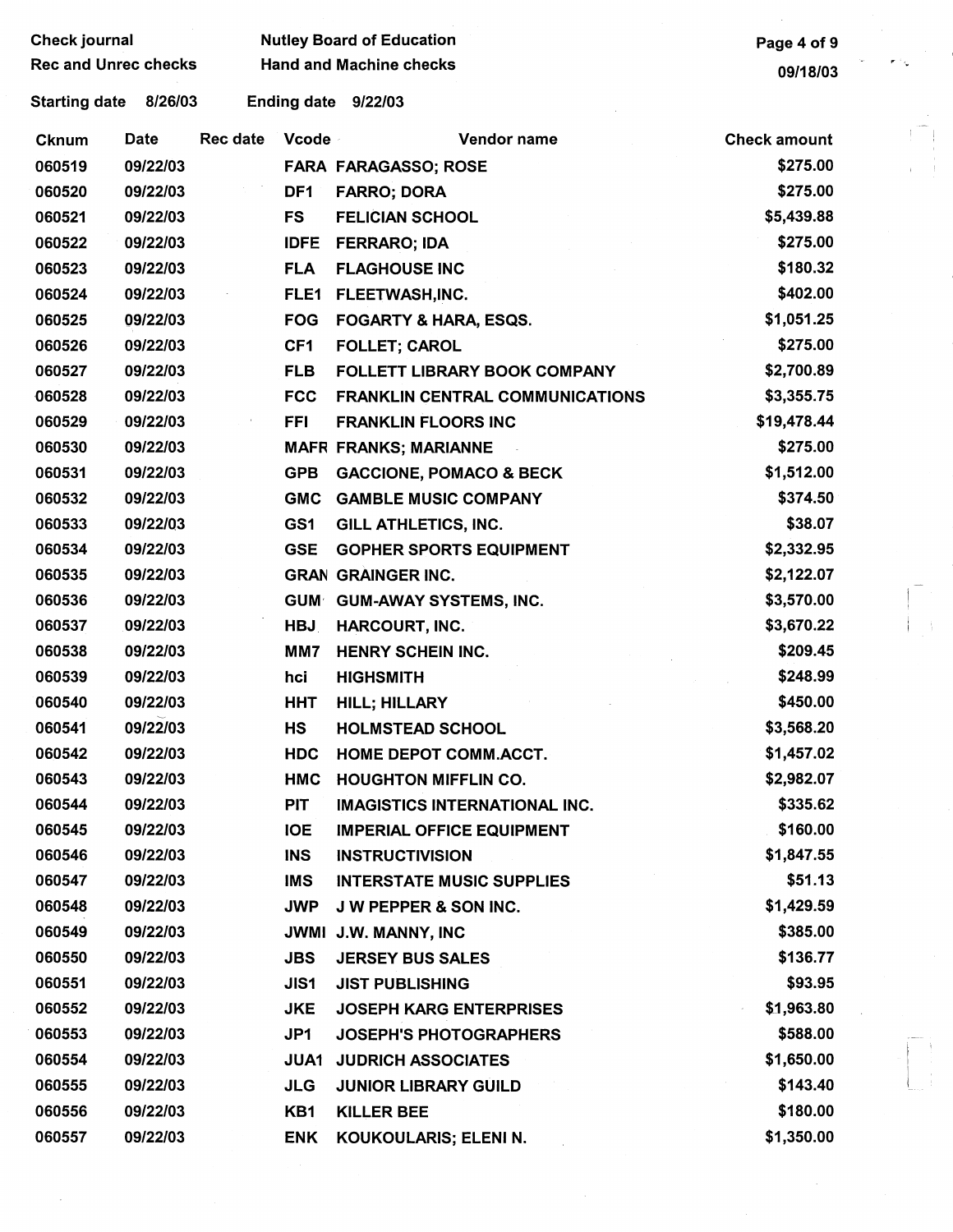| <b>Check journal</b>                                   |          |                 |                 | <b>Nutley Board of Education</b>                      | Page 5 of 9         |  |  |  |  |
|--------------------------------------------------------|----------|-----------------|-----------------|-------------------------------------------------------|---------------------|--|--|--|--|
| Rec and Unrec checks                                   |          |                 |                 | <b>Hand and Machine checks</b>                        | 09/18/03            |  |  |  |  |
| 8/26/03<br>Ending date 9/22/03<br><b>Starting date</b> |          |                 |                 |                                                       |                     |  |  |  |  |
| <b>Cknum</b>                                           | Date     | <b>Rec date</b> | <b>Vcode</b>    | Vendor name                                           | <b>Check amount</b> |  |  |  |  |
| 060558                                                 | 09/22/03 |                 | <b>LLC</b>      | <b>LAKEVIEW LEARNING CENTER</b>                       | \$3,951.78          |  |  |  |  |
| 060559                                                 | 09/22/03 |                 | <b>LEC</b>      | <b>LANG EQUIPMENT CO.</b>                             | \$1,283.16          |  |  |  |  |
| 060560                                                 | 09/22/03 |                 | <b>LEAI</b>     | <b>LAWRENCE ERLBAUM ASSOCIATES, INC</b>               | \$57.35             |  |  |  |  |
| 060531                                                 | 09/22/03 |                 | <b>LHP</b>      | <b>LAWRENCE HOUSE PUBLISHERS</b>                      | \$105.30            |  |  |  |  |
| 060562                                                 | 09/22/03 |                 | <b>LFS</b>      | <b>LEAP FROG SCHOOLHOUSE</b>                          | \$1,160.27          |  |  |  |  |
| 060563                                                 | 09/22/03 |                 | LR <sub>2</sub> | <b>LEARNING RESOURCES</b>                             | \$53.90             |  |  |  |  |
| 060564                                                 | 09/22/03 |                 | <b>LVC</b>      | <b>LIBRARY VIDEO CO.</b>                              | \$1,468.05          |  |  |  |  |
| 060565                                                 | 09/22/03 |                 | <b>LIFE</b>     | LOVAAS INSTITUTE FOR EARLY INTERVENTION               | \$5,125.31          |  |  |  |  |
| 060566                                                 | 09/22/03 |                 | <b>LRP</b>      | <b>LRP PUBLICATIONS</b>                               | \$83.00             |  |  |  |  |
| 060567                                                 | 09/22/03 |                 |                 | <b>LYON LYONS MUSIC PRODUCTS</b>                      | \$751.74            |  |  |  |  |
| 060568                                                 | 09/22/03 |                 |                 | <b>MABF M.A.B. PAINTS</b>                             | \$205.50            |  |  |  |  |
| 060569                                                 | 09/22/03 |                 | MC6             | <b>MACGILL COMPANY</b>                                | \$642.05            |  |  |  |  |
| 060570                                                 | 09/22/03 |                 |                 | <b>MPC2 MACIE PUBLISHING COMPANY</b>                  | \$2,078.65          |  |  |  |  |
| 060571                                                 | 09/22/03 |                 | <b>MAJ</b>      | <b>MAJESTIC LOCK COMPANY</b>                          | \$111.37            |  |  |  |  |
| 060572                                                 | 09/22/03 |                 | <b>MAL</b>      | <b>MALCOLITE CORP.</b>                                | \$403.89            |  |  |  |  |
| 060573                                                 | 09/22/03 |                 |                 | <b>LEMA MARTIN; LEANN</b>                             | \$450.00            |  |  |  |  |
| 060574                                                 | 09/22/03 |                 | TM <sub>3</sub> | <b>MCCROHAN; THOMAS</b>                               | \$392.40            |  |  |  |  |
| 060575                                                 | 09/22/03 |                 |                 | NMC1 MCDONALD; NANCY                                  | \$240.00            |  |  |  |  |
| 060576                                                 | 09/22/03 |                 | <b>JML</b>      | MCGOVERN-LAWLER; JANINE                               | \$3,890.00          |  |  |  |  |
| 060577                                                 | 09/22/03 |                 | MHP1            | <b>MCGRAW-HILL COMPANIES</b>                          | \$13,375.79         |  |  |  |  |
| 060578                                                 | 09/22/03 |                 | <b>MED</b>      | <b>MEDCO SUPPLY, INC.</b>                             | \$127.30            |  |  |  |  |
| 060579                                                 | 09/22/03 |                 | MS3             | <b>MEDICINE SHOPPE</b>                                | \$1,413.00          |  |  |  |  |
| 060580                                                 | 09/22/03 |                 |                 | <b>MPC3 METROGRAPHICS PRINTING &amp; COMPUTER SER</b> | \$592.14            |  |  |  |  |
| 060581                                                 | 09/22/03 |                 |                 | MSLC METROPOLITAN SPEECH & LANGUAGE CNTR.             | \$560.00            |  |  |  |  |
| 060582                                                 | 09/22/03 |                 | MS7             | <b>MIDLAND SCHOOL</b>                                 | \$3,255.00          |  |  |  |  |
| 060583                                                 | 09/22/03 |                 | MEM             | <b>MILLER EDUCATIONAL MATERIALS</b>                   | \$435.11            |  |  |  |  |
| 060584                                                 | 09/22/03 |                 | MS1             | <b>MILTON SCHOOL</b>                                  | \$2,501.00          |  |  |  |  |
| 060585                                                 | 09/22/03 |                 |                 | <b>SAM3 MISNER; SARAH</b>                             | \$450.00            |  |  |  |  |
| 060586                                                 | 09/22/03 |                 | <b>MLP</b>      | <b>MODERN LEARNING PRESS</b>                          | \$918.96            |  |  |  |  |
| 060587                                                 | 09/22/03 |                 |                 | MPLP MODERN LEARNING PRESS, INC.                      | \$148.51            |  |  |  |  |
| 060588                                                 | 09/22/03 |                 | <b>MSS</b>      | <b>MODERN SCHOOL SUPPLIES</b>                         | \$397.10            |  |  |  |  |
| 060589                                                 | 09/22/03 |                 |                 | <b>MSU1 MONTCLAIR STATE UNIVERSITY</b>                | \$7,632.00          |  |  |  |  |
| 060590                                                 | 09/22/03 |                 |                 | <b>HEMC MONTEROSA; HEATHER</b>                        | \$325.00            |  |  |  |  |
| 060591                                                 | 09/22/03 |                 | <b>MLB</b>      | <b>MOUNTAIN LAKES BOARD OF EDUCATION</b>              | \$4,100.00          |  |  |  |  |
| 060592                                                 | 09/22/03 |                 |                 | <b>MSG1 MURPH'S SPORTING GOODS</b>                    | \$619.50            |  |  |  |  |
| 60593                                                  | 09/22/03 |                 | <b>MIM</b>      | <b>MUSIC IN MOTION</b>                                | \$43.85             |  |  |  |  |
| 60594                                                  | 09/22/03 |                 | MT              | <b>MUSIC TIME INC.</b>                                | \$2,048.10          |  |  |  |  |
| 060595                                                 | 09/22/03 |                 |                 | NJSA N.J.ASSOCIATION OF SCHOOL ADMINISTRATOI          | \$375.00            |  |  |  |  |
| 060596                                                 | 09/22/03 |                 | FN <sub>1</sub> | <b>NARDONE; FLORENCE</b>                              | \$627.00            |  |  |  |  |

 $\mathcal{L}_{\mathcal{A}}$ 

 $\int_0^\infty$ 

 $\big\}$  .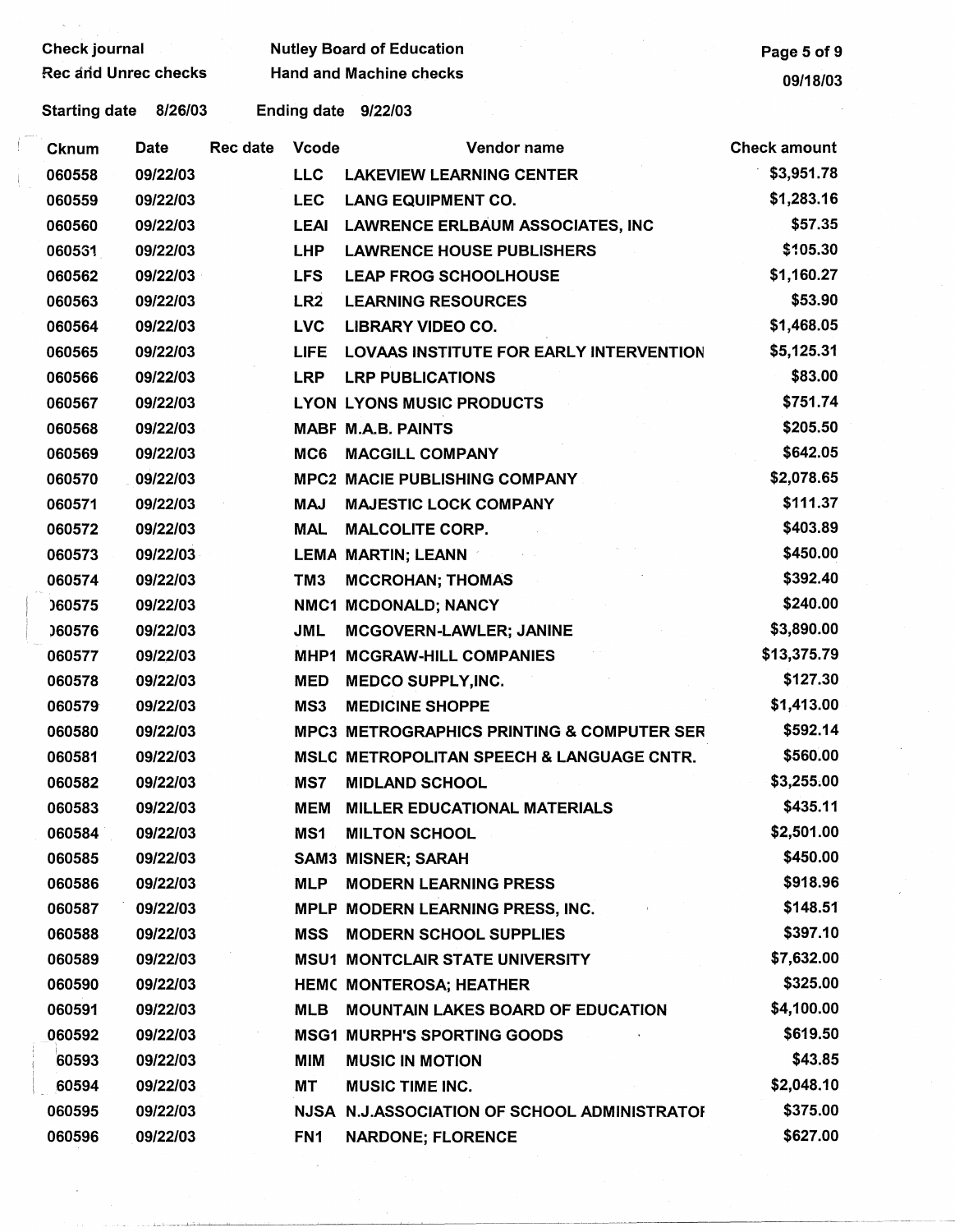| <b>Check journal</b>        |             |          |                 | <b>Nutley Board of Education</b>           | Page 6 of 9         |     |
|-----------------------------|-------------|----------|-----------------|--------------------------------------------|---------------------|-----|
| <b>Rec and Unrec checks</b> |             |          |                 | <b>Hand and Machine checks</b>             | 09/18/03            | ÷ĵ. |
| <b>Starting date</b>        | 8/26/03     |          |                 | Ending date 9/22/03                        |                     |     |
| Cknum                       | <b>Date</b> | Rec date | <b>Vcode</b>    | Vendor name                                | <b>Check amount</b> |     |
| 060597                      | 09/22/03    |          | <b>NAV</b>      | <b>NATIONAL AUDIO VISUAL</b>               | \$323.70            |     |
| 060598                      | 09/22/03    |          |                 | <b>NEMC NATIONAL EDUCATIONAL MUSIC CO.</b> | \$308.50            |     |
| 060599                      | 09/22/03    |          | <b>NSP</b>      | <b>NATIONAL SCHOOL PRODUCTS</b>            | \$713.63            |     |
| 060600                      | 09/22/03    |          | NSP1            | <b>NATIONAL SPORTSWEAR &amp; PROMOTION</b> | \$313.60            |     |
| 060601                      | 09/22/03    |          | <b>NL</b>       | <b>NEWARK LIGHT CO.</b>                    | \$2,880.47          |     |
| 060602                      | 09/22/03    |          | <b>NK</b>       | <b>NIELSEN KELLERMAN</b>                   | \$788.00            |     |
| 060603                      | 09/22/03    |          | MN <sub>2</sub> | <b>NITTI; MARION</b>                       | \$275.00            |     |
| 060604                      | 09/22/03    |          |                 | NJAP NJAPSA                                | \$125.00            |     |
| 060605                      | 09/22/03    |          |                 | <b>NJCT NJCTE</b>                          | \$45.00             |     |
| 060606                      | 09/22/03    |          |                 | <b>NOR1 NORCIA; NICHOLAS</b>               | \$450.00            |     |
| 060607                      | 09/22/03    |          |                 | CMHS NORTHWEST ESSEX COMMUNITY             | \$17,277.27         |     |
| 060608                      | 09/22/03    |          |                 | <b>NOV3 NOVUS</b>                          | \$90.00             |     |
| 060609                      | 09/22/03    |          |                 | <b>NBOE NUTLEY BOARD OF EDUCATION</b>      | \$2,790.82          |     |
| 060610                      | 09/22/03    |          | <b>NSR</b>      | <b>NUTLEY SHOP-RITE, INC.</b>              | \$1,358.78          |     |
| 060611                      | 09/22/03    |          | N               | <b>NYSTROM DIVISION OF HERFF JONES</b>     | \$1,256.32          |     |
| 060612                      | 09/22/03    |          | FO <sub>1</sub> | <b>OLIVETI; FOSCO</b>                      | \$50.00             |     |
| 060613                      | 09/22/03    |          | <b>ONE1</b>     | <b>ONE-800-DRY CLEAN</b>                   | \$8.80              |     |
| 060614                      | 09/22/03    |          | <b>OUP</b>      | <b>OXFORD UNIVERSITY PRESS</b>             | \$328.84            |     |
| 060615                      | 09/22/03    |          | PS <sub>1</sub> | <b>PALOS SPORTS, INC</b>                   | \$43.90             |     |
| 060616                      | 09/22/03    |          | <b>PDI</b>      | <b>PANASONIC DOCUMENT IMAGING</b>          | \$138.82            |     |
| 060617                      | 09/22/03    |          |                 | PAPA PAPALEO; MARIA                        | \$900.00            |     |
| 060618                      | 09/22/03    |          | <b>PKP</b>      | PATEL MD; POORVI K                         | \$700.00            |     |
| 060619                      | 09/22/03    |          |                 | PCIE PCI EDUCATIONAL PUBLISHING            | \$1,139.55          |     |
| 060622                      | 09/22/03    |          | PE3             | <b>PEARSON EDUCATION</b>                   | \$23,884.12         |     |
| 060623                      | 09/22/03    |          | PW <sub>3</sub> | <b>PEDIATRIC WORKSHOP</b>                  | \$200.00            |     |
| 060624                      | 09/22/03    |          |                 | PLC1 PERFECTION LEARNING CORP.             | \$679.42            |     |
| 060625                      | 09/22/03    |          | <b>PBB</b>      | <b>PERMA-BOUND BOOKS</b>                   | \$222.30            |     |
| 060626                      | 09/22/03    |          |                 | PERO PERO; SUSAN                           | \$275.00            |     |
| 060627                      | 09/22/03    |          | PD4             | $\subset$<br>PETE'S DELI                   | \$431.71            |     |
| 060628                      | 09/22/03    |          |                 | PONT PONTORIERO; CARMELA                   | \$275.00            |     |
| 060629                      | 09/22/03    |          | RP <sub>5</sub> | <b>PRESUTO; ROBERT</b>                     | \$308.57            |     |
| 060630                      | 09/22/03    |          | PT              | <b>PRINTING TECHNIQUES</b>                 | \$800.00            |     |
| 060631                      | 09/22/03    |          | PE              | <b>PRO-ED</b>                              | \$53.90             |     |
| 060632                      | 09/22/03    |          | PQ1             | <b>PROQUEST</b>                            | \$4,615.00          |     |
| 060633                      | 09/22/03    |          | <b>PAR</b>      | PSYCHOLOGICAL ASSESSMENT RESOURCES         | \$137.50            |     |
| 060634                      | 09/22/03    |          | <b>PSE</b>      | PUBLIC SERVICE ELECTRIC & GAS CO.          | \$9,928.91          |     |
| 060635                      | 09/22/03    |          | <b>PUG</b>      | <b>PUGLIESE; JOSEPH</b>                    | \$101.00            |     |
| 060636                      | 09/22/03    |          | <b>RS</b>       | <b>RADCLIFFE SCHOOL</b>                    | \$1,900.00          |     |
| 060637                      | 09/22/03    |          | <b>RFB</b>      | <b>RECORDING FOR THE BLIND</b>             | \$103.23            |     |
|                             |             |          |                 |                                            |                     |     |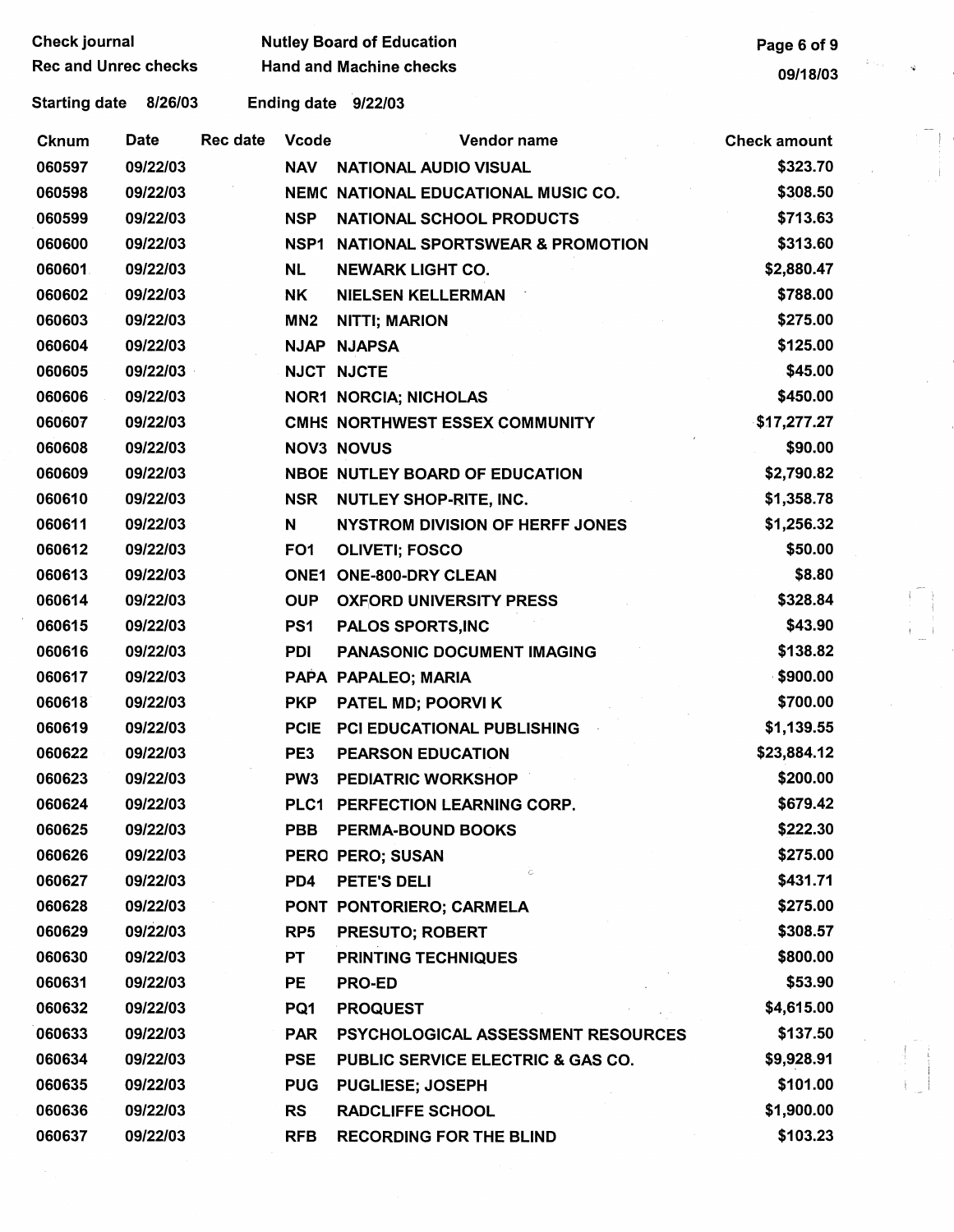| <b>Check journal</b> |                             |                 |                 | <b>Nutley Board of Education</b>               | Page 7 of 9         |  |
|----------------------|-----------------------------|-----------------|-----------------|------------------------------------------------|---------------------|--|
|                      | <b>Rec and Unrec checks</b> |                 |                 | <b>Hand and Machine checks</b>                 | 09/18/03            |  |
| <b>Starting date</b> | 8/26/03                     |                 |                 | Ending date 9/22/03                            |                     |  |
| <b>Cknum</b>         | <b>Date</b>                 | <b>Rec date</b> | <b>Vcode</b>    | Vendor name                                    | <b>Check amount</b> |  |
| 060638               | 09/22/03                    |                 |                 | <b>REE1 REEDSWAIN</b>                          | \$176.70            |  |
| 060639               | 09/22/03                    |                 | <b>RICH</b>     | <b>RICOH CORP.</b>                             | \$507.00            |  |
| 060640               | 09/22/03                    |                 |                 | <b>RBOE RIDGEFIELD BOARD OF EDUCATION</b>      | \$25,005.80         |  |
| <b>060641</b>        | 09/22/03                    |                 | <b>RPC</b>      | <b>RIVERSIDE PUBLISHING CO</b>                 | \$492.80            |  |
| 060642               | 09/22/03                    |                 | RP4             | <b>ROCKY'S PIZZA</b>                           | \$320.00            |  |
| 060643               | 09/22/03                    |                 | <b>RR</b>       | <b>RUGG'S RECOMMENDATIONS</b>                  | \$97.80             |  |
| 060644               | 09/22/03                    |                 |                 | RUST RUSTY'S PIANO/ORGAN CO.                   | \$300.00            |  |
| 060645               | 09/22/03                    |                 | <b>SEI</b>      | SADDLEBACK EDUCATIONAL INC.                    | \$51.59             |  |
| 060646               | 09/22/03                    |                 |                 | <b>SAG2 SAGE DAY II</b>                        | \$7,510.80          |  |
| 060647               | 09/22/03                    |                 |                 | <b>SAG1 SAGEBRUSH TECHNOLOGIES</b>             | \$699.90            |  |
| 060648               | 09/22/03                    |                 | <b>SAP</b>      | <b>SALLY'S AUTO PARTS INC.</b>                 | \$38.24             |  |
| 060649               | 09/22/03                    |                 | <b>SAC</b>      | <b>SAX ARTS &amp; CRAFTS</b>                   | \$507.81            |  |
| 060650               | 09/22/03                    |                 | S               | <b>SCHOLASTIC MAGAZINES</b>                    | \$1,273.59          |  |
| 060651               | 09/22/03                    |                 | <b>SHS</b>      | <b>SCHOOL HEALTH SUPPLY CO.</b>                | \$63.89             |  |
| 060652               | 09/22/03                    |                 | <b>SPC</b>      | <b>SCHOOL SPECIALTY INC</b>                    | \$2,646.39          |  |
| 060653               | 09/22/03                    |                 |                 | SHAR SHARP ELEVATOR COMPANY, INC.              | \$580.00            |  |
| 060654               | 09/22/03                    |                 | CCI             | <b>SHERWIN WILLIAMS CO.</b>                    | \$198.20            |  |
| )60655               | 09/22/03                    |                 |                 | SIBE SIBELIUS USA, INC.                        | \$2,400.00          |  |
| )60656               | 09/22/03                    |                 | <b>SPT</b>      | <b>SPORTIME</b>                                | \$514.25            |  |
| 060657               | 09/22/03                    |                 | <b>SGS</b>      | <b>SPRING GARDEN SCHOOL</b>                    | \$2,250.00          |  |
| 060658               | 09/22/03                    |                 |                 | STBU STAPLES BUSINESS ADVANTAGE                | \$2,157.58          |  |
| 060659               | 09/22/03                    |                 | <b>SLS</b>      | <b>STEVENSON LEARNING SKILLS</b>               | \$853.81            |  |
| 060660               | 09/22/03                    |                 | SI5             | <b>STEWART INDUSTRIES</b>                      | \$657.99            |  |
| 060661               | 09/22/03                    |                 | <b>MJS</b>      | <b>STOFFERS: MICHAEL J.</b>                    | \$450.00            |  |
| 060662               | 09/22/03                    |                 | <b>SEA</b>      | <b>STRAUSS ESMAY ASSOCIATES INC</b>            | \$5,485.00          |  |
| 060663               | 09/22/03                    |                 |                 | SDSC SUPER DUPER INC.                          | \$430.70            |  |
| 060664               | 09/22/03                    |                 |                 | SOD2 SUPERINTENDENT OF DOCUMENTS               | \$142.50            |  |
| 060665               | 09/22/03                    |                 |                 | <b>SCRC SUSSEX COUNTY REGIONAL COOPERATIVE</b> | \$1,858.00          |  |
| 060666               | 09/22/03                    |                 | JS4             | <b>SZURA; JILL</b>                             | \$450.00            |  |
| 060667               | 09/22/03                    |                 |                 | CHS2 THE COMMUNITY SCHOOL, INC.                | \$21,427.24         |  |
| 060668               | 09/22/03                    |                 | <b>TRS</b>      | THERAPEUTIC REHABILITATION SERVICES            | \$504.00            |  |
| 060669               | 09/22/03                    |                 | <b>THC</b>      | THIRD HALF CLUB                                | \$280.00            |  |
| 060670               | 09/22/03                    |                 | TL1             | <b>THOMSON LEARNING</b>                        | \$4,236.52          |  |
| 060671               | 09/22/03                    |                 |                 | <b>VOIC T-MOBILE</b>                           | \$540.55            |  |
| 060672               | 09/22/03                    |                 |                 | NJDE TREASURER STATE OF NEW JERSEY             | \$750.00            |  |
| 60673                | 09/22/03                    |                 | <b>TTE</b>      | <b>TRI-TECH ENGINEERING</b>                    | \$13,069.55         |  |
| 60674                | 09/22/03                    |                 | <b>TRO</b>      | TROXELL COMMUNICATIONS, INC.                   | \$1,800.00          |  |
| 060675               | 09/22/03                    |                 | VC <sub>3</sub> | VALIANT I.M.C.                                 | \$1,365.17          |  |
| 060676               | 09/22/03                    |                 | <b>BA</b>       | <b>VERIZON</b>                                 | \$8,158.22          |  |
|                      |                             |                 |                 |                                                |                     |  |
|                      |                             |                 |                 |                                                |                     |  |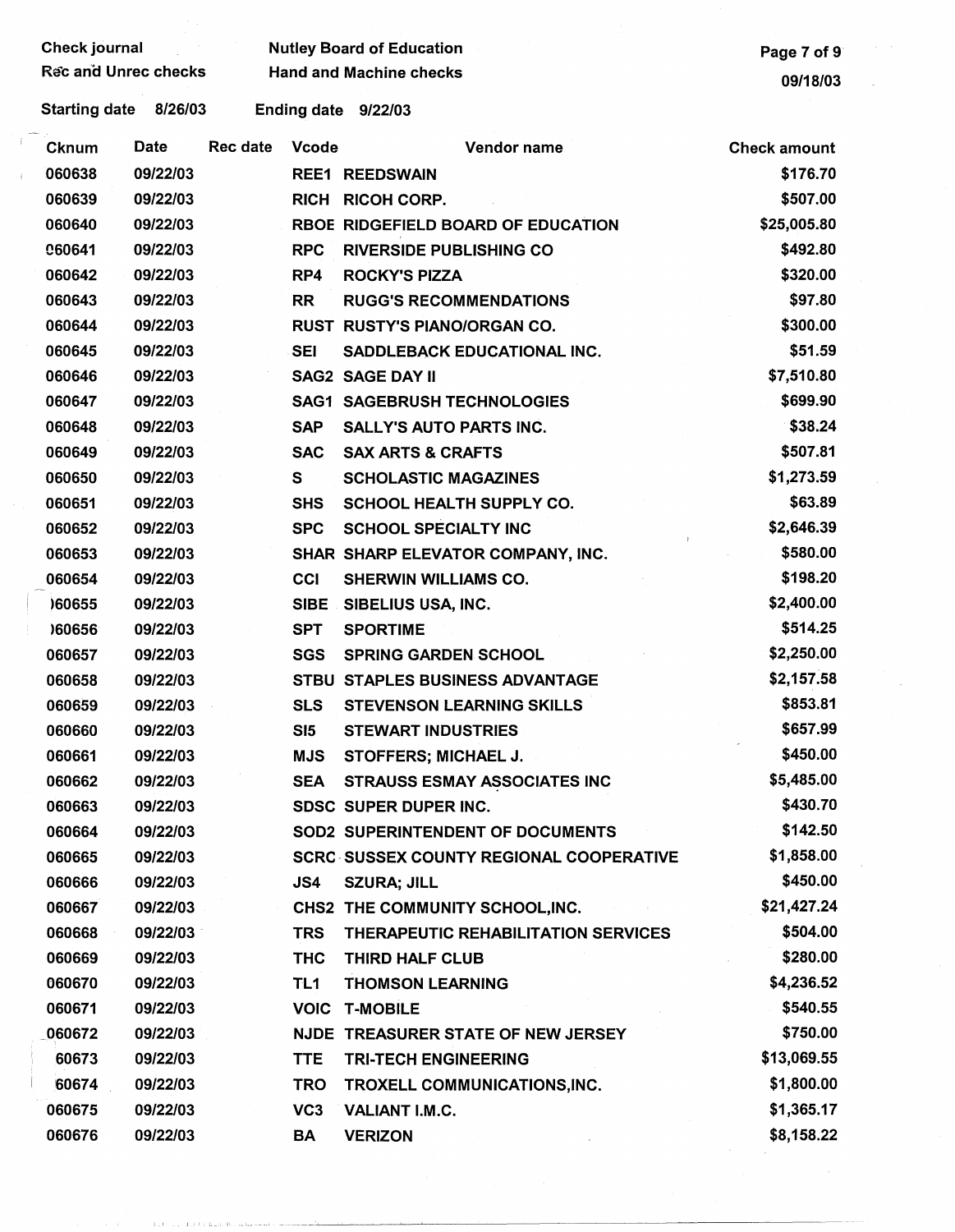| <b>Check journal</b>        |             |                                |                    | <b>Nutley Board of Education</b>               | Page 8 of 9         |
|-----------------------------|-------------|--------------------------------|--------------------|------------------------------------------------|---------------------|
| <b>Rec and Unrec checks</b> |             | <b>Hand and Machine checks</b> | 09/18/03           |                                                |                     |
| <b>Starting date</b>        | 8/26/03     |                                | <b>Ending date</b> | 9/22/03                                        |                     |
| Cknum                       | <b>Date</b> | <b>Rec date</b>                | <b>Vcode</b>       | Vendor name                                    | <b>Check amount</b> |
| 060677                      | 09/22/03    |                                | <b>VIDC</b>        | <b>VIDEO CORPORATION OF AMERICA</b>            | \$959.00            |
| 060678                      | 09/22/03    |                                | <b>VB</b>          | <b>VIOLA BROTHERS INC</b>                      | \$50.32             |
| 060679                      | 09/22/03    |                                | <b>NV</b>          | <b>VLASAKAKIS; NIKI</b>                        | \$1,270.00          |
| 060680                      | 09/22/03    |                                | <b>CVA</b>         | <b>VON ACHEN; CAROL</b>                        | \$405.00            |
| 060681                      | 09/22/03    |                                |                    | HOW/ WANG; HONG                                | \$5,715.00          |
| 060682                      | 09/22/03    |                                | WA4                | <b>WASHINGTON ACADEMY</b>                      | \$14,174.52         |
| 060683                      | 09/22/03    |                                |                    | <b>WASH WASHINGTON SCHOOL</b>                  | \$1,950.00          |
| 060684                      | 09/22/03    |                                |                    | WAST WASTE MANAGEMENT OF NJ, INC.              | \$3,110.31          |
| 060685                      | 09/22/03    |                                | <b>WRC</b>         | <b>WEEKLY READER CORP.</b>                     | \$233.75            |
| 060686                      | 09/22/03    |                                |                    | <b>WGC WELCO GASES CORPORATION</b>             | \$127.30            |
| 060687                      | 09/22/03    |                                |                    | WELL WELLNESS & REHABILITATION SERVICES, INC.  | \$385.00            |
| 060688                      | 09/22/03    |                                |                    | GTVA WELLS FARGO FINANCIAL LEASING, INC.       | \$128.80            |
| 060689                      | 09/22/03    |                                |                    | <b>WTPC WESTERN TERMITE &amp; PEST CONTROL</b> | \$281.00            |
| 060690                      | 09/22/03    |                                | <b>WNI</b>         | <b>WHITAKER NEWSLETTERS INC.</b>               | \$199.00            |
| 060691                      | 09/22/03    |                                | <b>WSA</b>         | <b>WILLIAMS SCOTSMAN, INC.</b>                 | \$229.00            |
| 060692                      | 09/22/03    |                                | KW1                | <b>WILLIAMS, M.S.SLP; KYM</b>                  | \$1,600.00          |
| 060693                      | 09/22/03    |                                | <b>WLT</b>         | <b>WILSON LANGUAGE TRAINING</b>                | \$600.60            |
| 060694                      | 09/22/03    |                                | WS8                | <b>WINDSOR LEARNING CENTER</b>                 | \$17,169.74         |
| 060695                      | 09/22/03    |                                | <b>WAE</b>         | <b>WORLD ALMANAC EDUCATION</b>                 | \$2,178.03          |
| 060696                      | 09/22/03    |                                | <b>YS</b>          | YANTACAW SCHOOL                                | \$1,900.00          |
| 060697                      | 09/22/03    |                                | YO <sub>1</sub>    | <b>YOUNGS</b>                                  | \$78.29             |
| 060698                      | 09/22/03    |                                |                    | YWAN YWAM PUBLISHING                           | \$107.96            |
| 060699                      | 09/22/03    |                                | <b>ZB</b>          | <b>ZANER BLOSER</b>                            | \$4,261.04          |

 $\langle \hat{N}^{\mu\nu} \rangle$ 

 $\label{eq:2} \mathcal{O}(\frac{1}{\epsilon})$